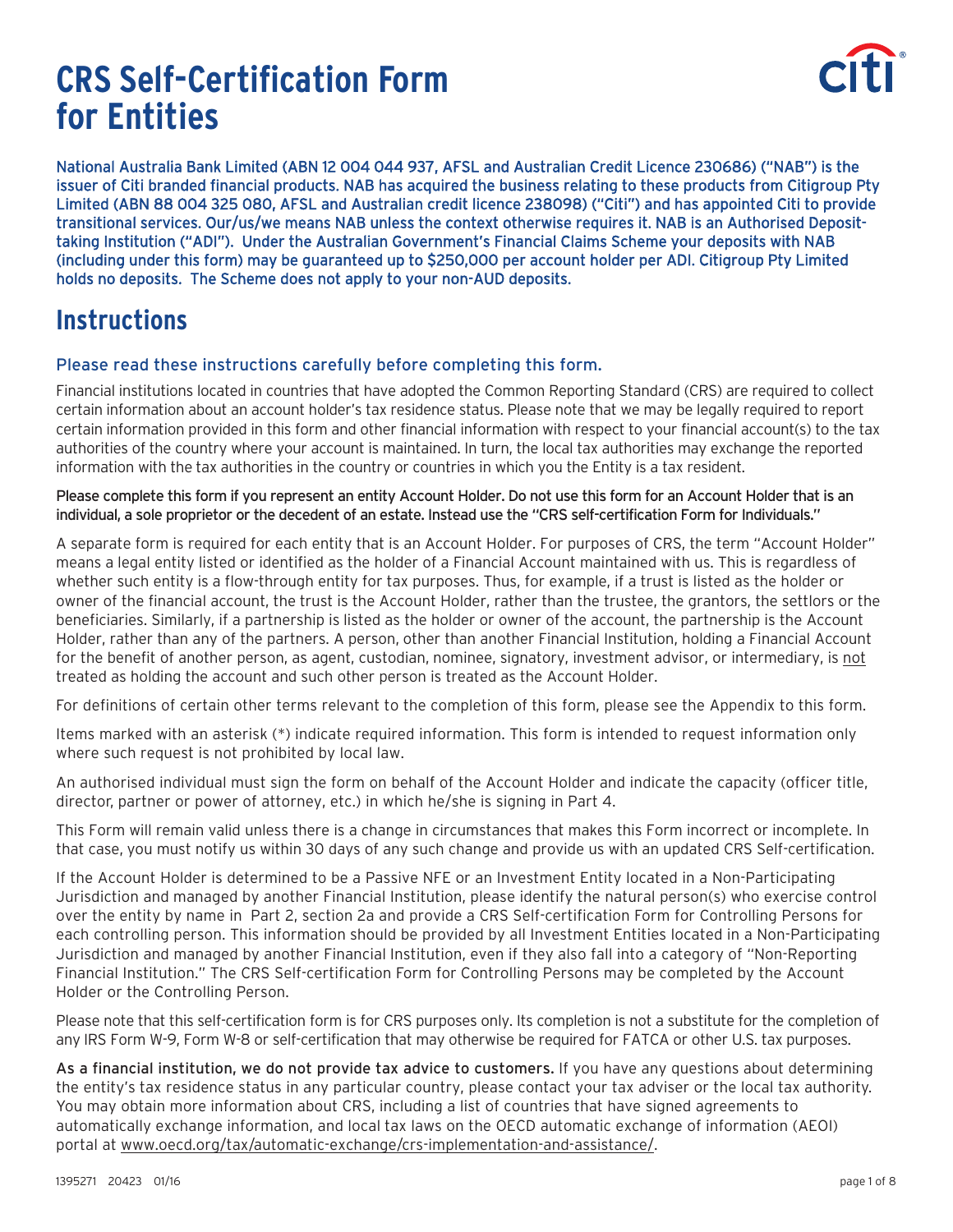

## **Part 1 – Identification of Account Holder**

*(Please complete Parts 1-3 in BLOCK CAPITALS)*

#### A. Legal Name of Entity/Branch:\*

#### B. Country of Incorporation or Organisation:

#### C. Current Residence Address:

| Line 1 (e.g., Building/Apt/Suite/Number/Street):* |
|---------------------------------------------------|
| Line 2 (e.g., Town/City/Province/County/State):*  |
| Country:*                                         |
| Postal Code/ZIP Code:*                            |

\_\_\_\_\_\_\_\_\_\_\_\_\_\_\_\_\_\_\_\_\_\_\_\_\_\_\_\_\_\_\_\_\_\_\_\_\_\_\_\_\_\_\_\_\_\_\_\_\_\_\_\_\_\_\_\_\_\_\_\_\_\_\_\_\_\_\_\_\_\_\_\_\_\_\_\_\_\_\_\_\_\_\_\_\_\_\_\_\_\_\_\_\_\_\_\_\_\_\_\_\_

\_\_\_\_\_\_\_\_\_\_\_\_\_\_\_\_\_\_\_\_\_\_\_\_\_\_\_\_\_\_\_\_\_\_\_\_\_\_\_\_\_\_\_\_\_\_\_\_\_\_\_\_\_\_\_\_\_\_\_\_\_\_\_\_\_\_\_\_\_\_\_\_\_\_\_\_\_\_\_\_\_\_\_\_\_\_\_\_\_\_\_\_\_\_\_\_\_\_\_\_\_

#### D. Mailing Address:

*(please only complete if different from the address shown in Section C above)* Line 1 *(e.g., Building/Apt/Suite/Number/Street)*: \_\_\_\_\_\_\_\_\_\_\_\_\_\_\_\_\_\_\_\_\_\_\_\_\_\_\_\_\_\_\_ Line 2 (e.g., Town/City/Province/County/State): <u>\_\_\_\_\_\_\_\_\_\_\_\_\_\_\_\_\_\_\_\_\_\_\_\_\_\_\_\_\_\_\_\_</u> Country: \_\_\_\_\_\_\_\_\_\_\_\_\_\_\_\_\_\_\_\_\_\_\_\_\_\_\_\_\_\_\_\_\_\_\_\_\_\_\_\_\_\_\_\_\_\_\_\_\_\_\_\_\_\_\_\_\_\_\_\_\_\_\_\_\_\_\_\_\_\_\_\_\_\_\_\_\_\_\_\_\_\_\_\_\_\_\_\_\_\_\_\_ Postal Code/ZIP Code: \_\_\_\_\_\_\_\_\_\_\_\_\_\_\_\_\_\_\_\_\_\_\_\_\_\_\_\_\_\_\_\_\_\_\_\_\_\_\_\_\_\_\_\_\_\_\_\_\_\_\_\_\_\_\_\_\_\_\_\_\_\_\_\_\_\_\_\_\_\_\_\_\_\_\_\_\_\_\_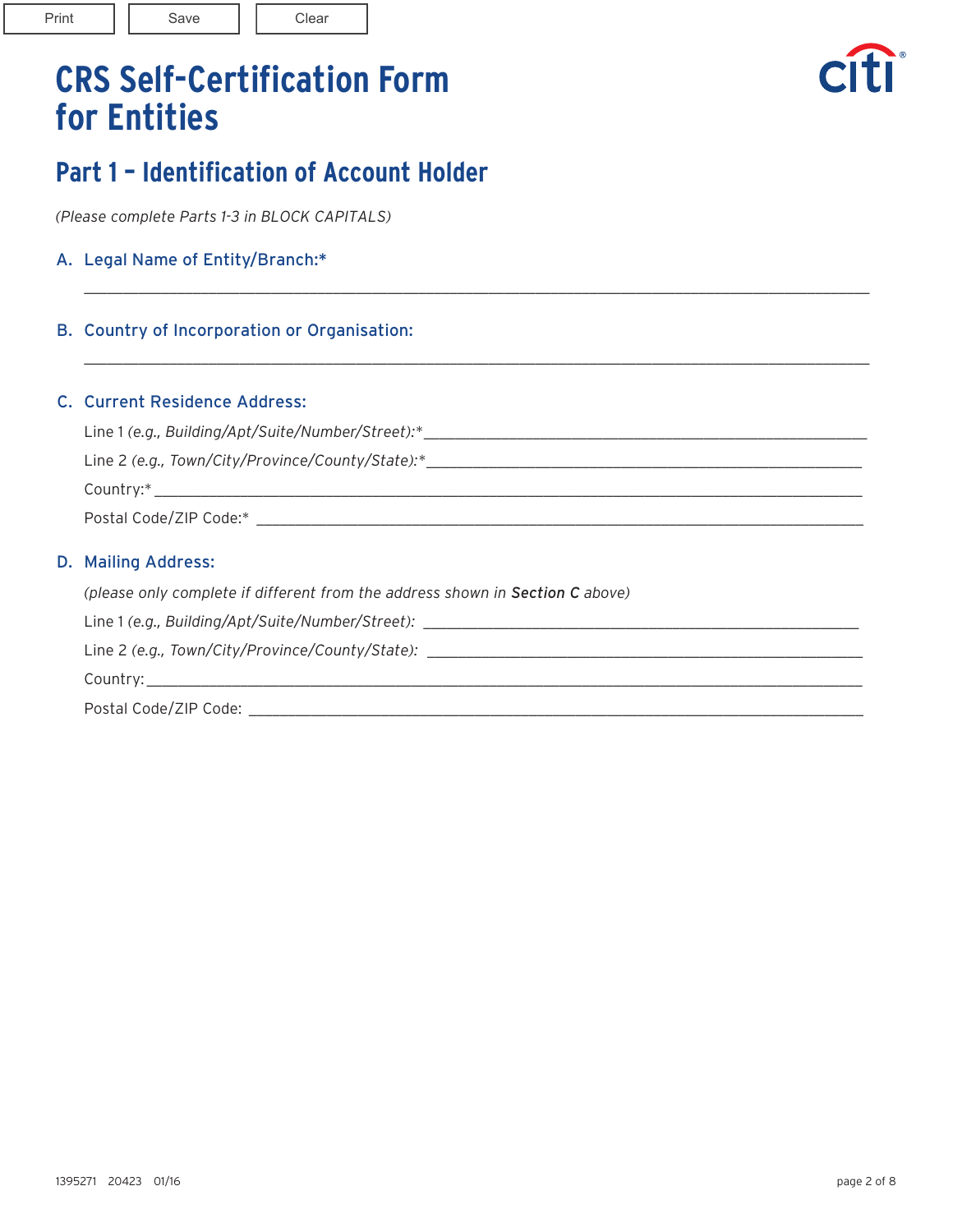Print | Save | Clear

## **CRS Self-Certification Form for Entities**



## **Part 2 — Entity Type\***

*Please provide the Account Holder's Status by ticking one of the following boxes in section 1.* 

| 1. | (a) Financial Institution $-$ Investment Entity                                                                                                                                                                                           | $\Box$ |
|----|-------------------------------------------------------------------------------------------------------------------------------------------------------------------------------------------------------------------------------------------|--------|
|    | i. An Investment Entity located in a Non-Participating Jurisdiction and managed by another<br>Financial Institution. (Note: if ticking this box $1(a)(i)$ , please also complete Sections 2(a) and 2(b)<br>below for Controlling Persons) |        |
|    | ii.Other Investment Entity                                                                                                                                                                                                                | $\Box$ |
|    | (b) Financial Institution - Depository Institution, Custodial Institution or Specified Insurance Company                                                                                                                                  | $\Box$ |
|    | (c) Active NFE $-$ a corporation the stock of which is regularly traded on an established securities market<br>or a corporation which is a related entity of such a corporation                                                           | $\Box$ |
|    | If ticking this box(c), please provide the name of an established securities market on which the stock<br>is regularly traded:                                                                                                            |        |
|    | If you are related to a publicly traded corporation, please provide the name of the corporation<br>whose stock is publicly traded and with which you are related:                                                                         |        |
|    | (d) Active NFE $-$ a Government Entity or Central Bank                                                                                                                                                                                    | $\Box$ |
|    | (e) Active NFE $-$ an International Organisation                                                                                                                                                                                          | $\Box$ |
|    | (f) Active NFE $-$ other than (c)-(e) (See Appendix for definition of other Active NFEs)                                                                                                                                                  | $\Box$ |
|    | (g) Passive NFE (Note: if ticking this box 1(g), please also complete Sections 2(a) and 2(b) below)                                                                                                                                       | □      |
| 2. | Controlling Persons: If you have ticked section 1(a)(i) or 1(g) above, then please:                                                                                                                                                       |        |

(a) Indicate the name of any Controlling Person(s) of the Account Holder:

(b) Provide a separate "CRS Self-Certification Form for Controlling Persons" for each Controlling Person.\*

\_\_\_\_\_\_\_\_\_\_\_\_\_\_\_\_\_\_\_\_\_\_\_\_\_\_\_\_\_\_\_\_\_\_\_\_\_\_\_\_\_\_\_\_\_\_\_\_\_\_\_\_\_\_\_\_\_\_\_\_\_\_\_\_\_\_\_\_\_\_\_\_\_\_\_\_\_\_\_\_\_\_\_\_\_\_\_\_\_\_\_\_\_\_ \_\_\_\_\_\_\_\_\_\_\_\_\_\_\_\_\_\_\_\_\_\_\_\_\_\_\_\_\_\_\_\_\_\_\_\_\_\_\_\_\_\_\_\_\_\_\_\_\_\_\_\_\_\_\_\_\_\_\_\_\_\_\_\_\_\_\_\_\_\_\_\_\_\_\_\_\_\_\_\_\_\_\_\_\_\_\_\_\_\_\_\_\_\_ \_\_\_\_\_\_\_\_\_\_\_\_\_\_\_\_\_\_\_\_\_\_\_\_\_\_\_\_\_\_\_\_\_\_\_\_\_\_\_\_\_\_\_\_\_\_\_\_\_\_\_\_\_\_\_\_\_\_\_\_\_\_\_\_\_\_\_\_\_\_\_\_\_\_\_\_\_\_\_\_\_\_\_\_\_\_\_\_\_\_\_\_\_\_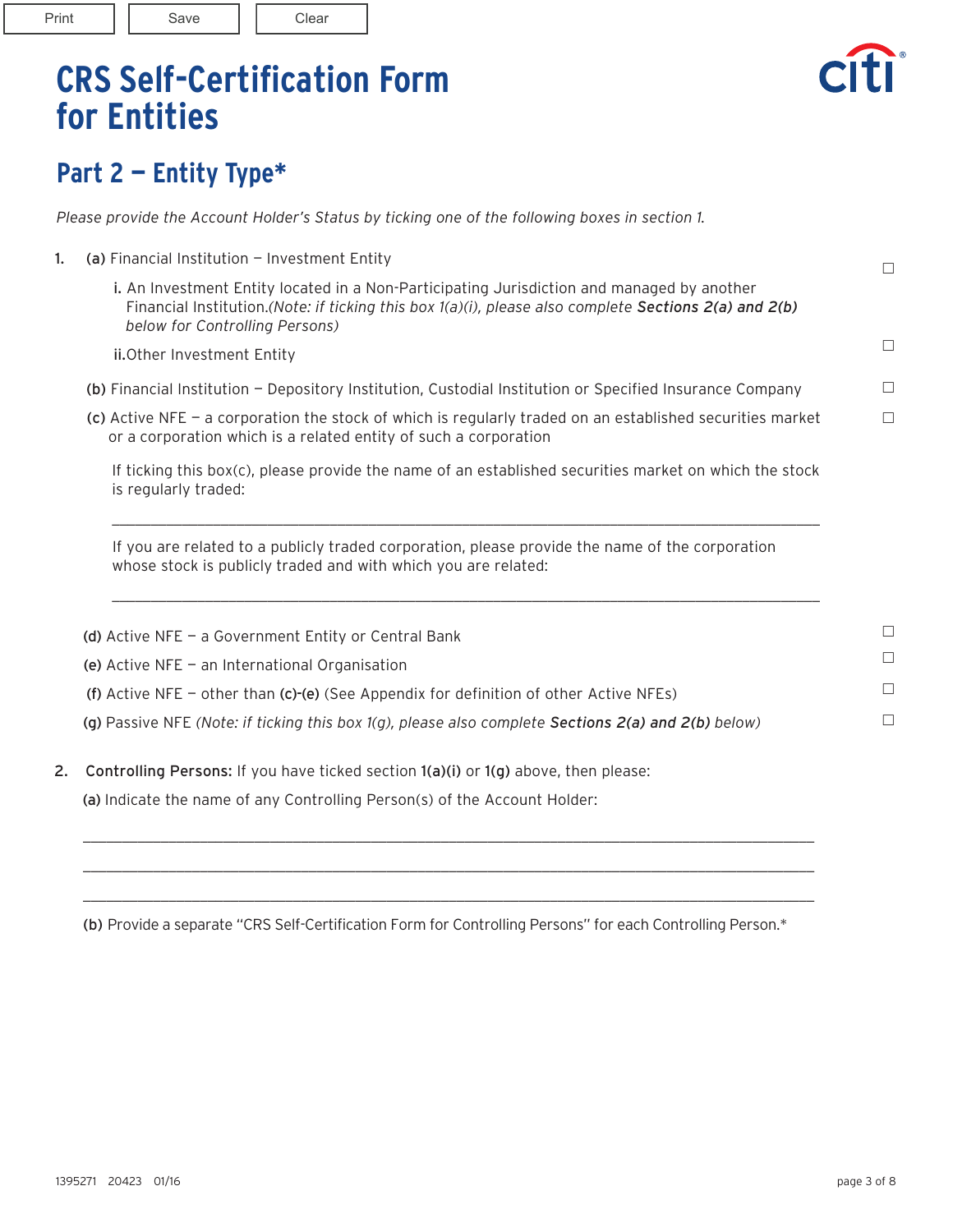

## **Part 3 — Country of Tax Residence and related Taxpayer Identification Number (TIN) or equivalent\***

Please complete the following table indicating the Account Holder's tax residence country or countries *(i.e., where the entity is treated as a resident of the country for purposes of that country's income tax)* and the Account Holder's TIN (if any) for each country indicated. If the Account Holder is tax resident in more than three countries, please use a separate sheet. If the Account Holder is not tax resident in any jurisdiction *(e.g., because it is fiscally transparent)*, please provide its place of effective management or the country in which its principal office is located on line 1.

If a TIN is unavailable, please provide the appropriate reason A, B or C as defined below:

Reason A – The country where the Account Holder is liable to pay tax does not issue TINs to its residents.

Reason  $B -$  The Account Holder is unable to obtain a TIN or equivalent number. (If this reason is selected, please explain why the Account Holder is unable to obtain a TIN in the below table.)

Reason  $C - No$  TIN is required because the tax residence jurisdiction that issued the TIN does not require a Financial Institution to collect and report the TIN.

|   | Country of tax residence | TIN | If no TIN available, enter<br>Reason A, B or C |
|---|--------------------------|-----|------------------------------------------------|
|   |                          |     |                                                |
|   |                          |     |                                                |
| ◠ |                          |     |                                                |

Please explain in the following boxes why you are unable to obtain a TIN if you selected **Reason B** above.

| . . |  |
|-----|--|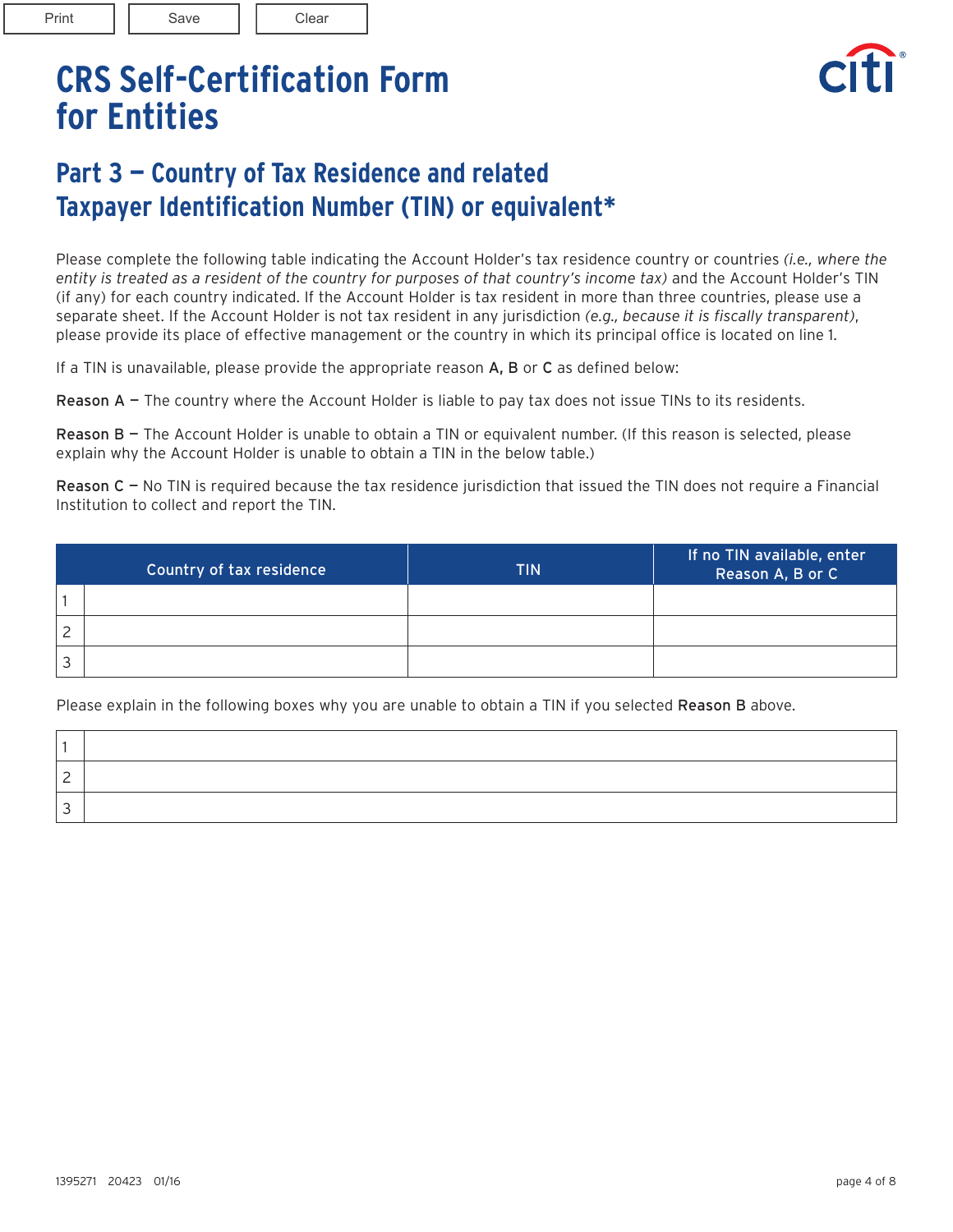

## **Part 4 — Declarations and Signature\***

- 1. I declare that all statements made in this declaration are, to the best of my knowledge and belief, correct and complete.
- 2 I acknowledge that the information provided on this Form regarding the Account Holder, as well as financial information (e.g., account balance or value, the amount of income or gross proceeds received) respecting the Financial Accounts to which this Form is applied may be reported to the tax authorities of the country in which this/these account(s) is/are maintained and exchanged with tax authorities of another country or countries in which the Account Holder may be a tax resident pursuant to a legal agreement between the competent authorities of these countries on the automatic exchange of information on Financial Accounts under the Common Reporting Standard (CRS).
- 3. I certify that I am authorised to sign for the Account Holder in respect of all the account(s) to which this form relates.
- 4. If there is a change in circumstances that affects the tax residence status of the Account Holder identified in Part 1 of this Form or causes the information contained herein to become incorrect or incomplete (including any changes to the information on controlling persons identified in Part 2, section 2a), I understand that I am obligated to inform NAB of the change in circumstances within 30 days of its occurrence and to provide a suitably updated CRS self-certification.

| Signature:*  |  |  |
|--------------|--|--|
| Print name:* |  |  |
| Date:*       |  |  |

Note: Please indicate the capacity in which you are signing the form. If signing under a power of attorney please also attach a copy of the power of attorney.

Capacity:\* \_\_\_\_\_\_\_\_\_\_\_\_\_\_\_\_\_\_\_\_\_\_\_\_\_\_\_\_\_\_\_\_\_\_\_\_\_\_\_\_\_\_\_\_\_\_\_\_\_\_\_\_\_\_\_\_\_\_\_\_\_\_\_\_\_\_\_\_\_\_\_\_\_\_\_\_\_\_\_\_\_\_\_\_\_\_\_\_\_\_\_\_\_\_\_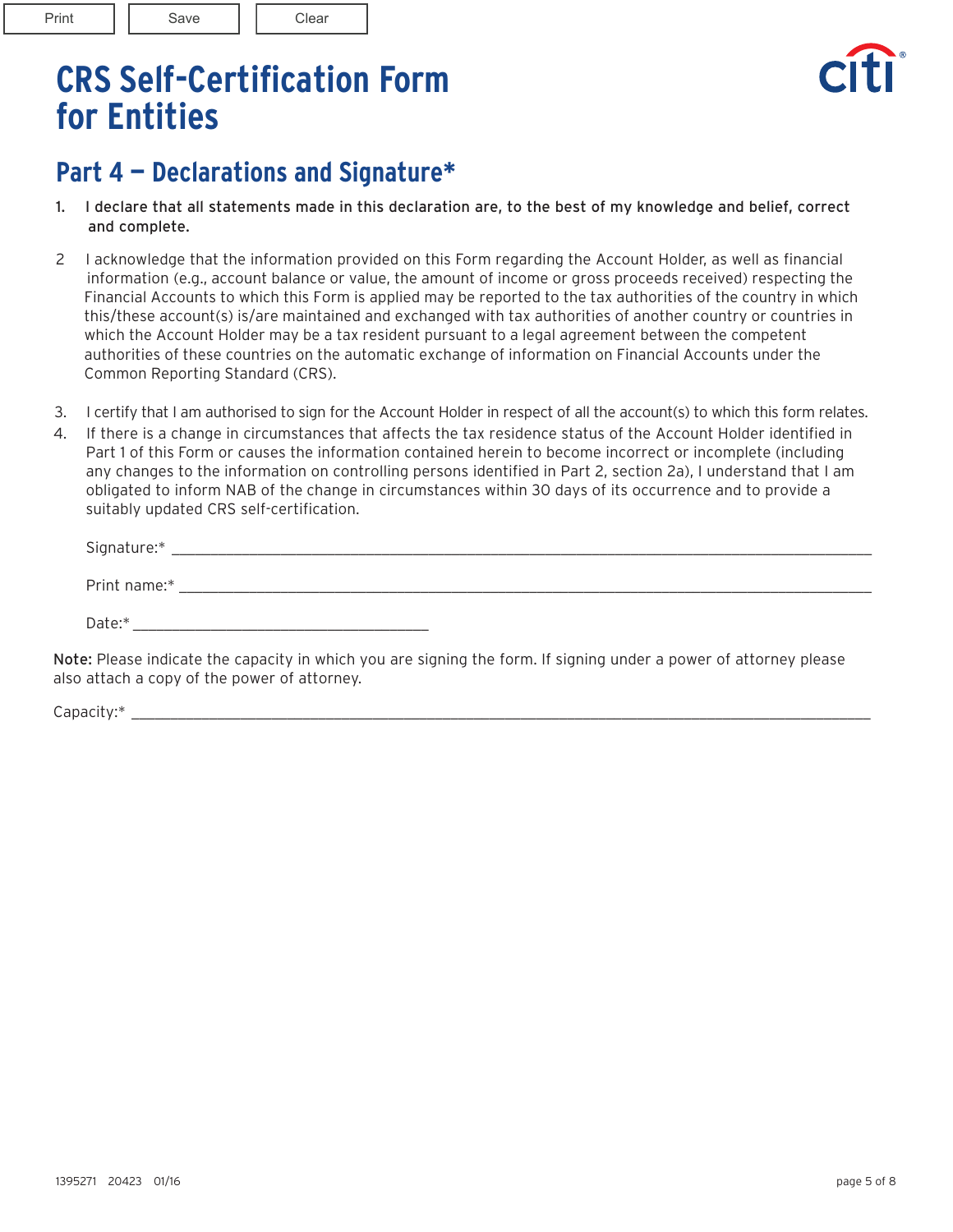

## **Appendix of Defined Terms**

Note: The following selected definitions are provided to assist you with the completion of this form. If you have any questions about substantive tax principles, please contact your tax adviser or the applicable tax authority.

"Active NFE" — an NFE that meets any of the criteria listed below:

- (a) less than 50% of the NFE's gross income for the preceding calendar year or other appropriate reporting period is passive income and less than 50% of the assets held by the NFE during the preceding calendar year or other appropriate reporting period are assets that produce or are held for the production of passive income;
- (b) the stock of the NFE is regularly traded on an established securities market or the NFE is a Related Entity of an Entity the stock of which is regularly traded on an established securities market;
- (c) the NFE is a Governmental Entity, an International Organisation, a Central Bank, or an Entity wholly owned by one or more of the foregoing;
- (d) substantially all of the activities of the NFE consist of holding (in whole or in part) the outstanding stock of, or providing financing and services to, one or more subsidiaries that engage in trades or businesses other than the business of a Financial Institution;
- (e) the NFE is not yet operating a business and has no prior operating history, (a " start-up NFE") but is investing capital into assets with the intent to operate a business other than that of a Financial Institution, This exception is limited to 24 months from the date of the initial organisation of the NFE;
- (f) the NFE was not a Financial Institution in the past five years, and is in the process of liquidating its assets or is reorganising with the intent to continue or recommence operations in a business other than that of a Financial Institution;
- (g) the NFE primarily engages in financing and hedging transactions with, or for, Related Entities that are not Financial Institutions, and does not provide financing or hedging services to any Entity that is not a Related Entity, provided that the group of any such Related Entities is primarily engaged in a business other than that of a Financial Institution; or
- (h) the NFE meets all of the following requirements for a "non-profit NFE":
	- (i) is established and operated in its jurisdiction of residence exclusively for religious, charitable, scientific, artistic, cultural, athletic, or educational purposes; or it is established and operated in its jurisdiction of residence and it is a professional organisation, business league, chamber of commerce, labour organisation, agricultural or horticultural organisation, civic league or an organisation operated exclusively for the promotion of social welfare;
	- (ii) is exempt from income tax in its jurisdiction of residence;
	- (iii) has no shareholders or members who have a proprietary or beneficial interest in its income or assets;
	- (iv) the applicable laws of the NFE's jurisdiction of residence or the NFE's formation documents do not permit any income or assets of the NFE to be distributed to, or applied for the benefit of, a private person or noncharitable Entity; and
	- (v) the applicable laws of the NFE's jurisdiction of residence or the NFE's formation documents require that, upon the NFE's liquidation or dissolution, all of its assets be distributed to a Governmental Entity or other non-profit organisation, or escheat to the government of the NFE's jurisdiction of residence or any political subdivision.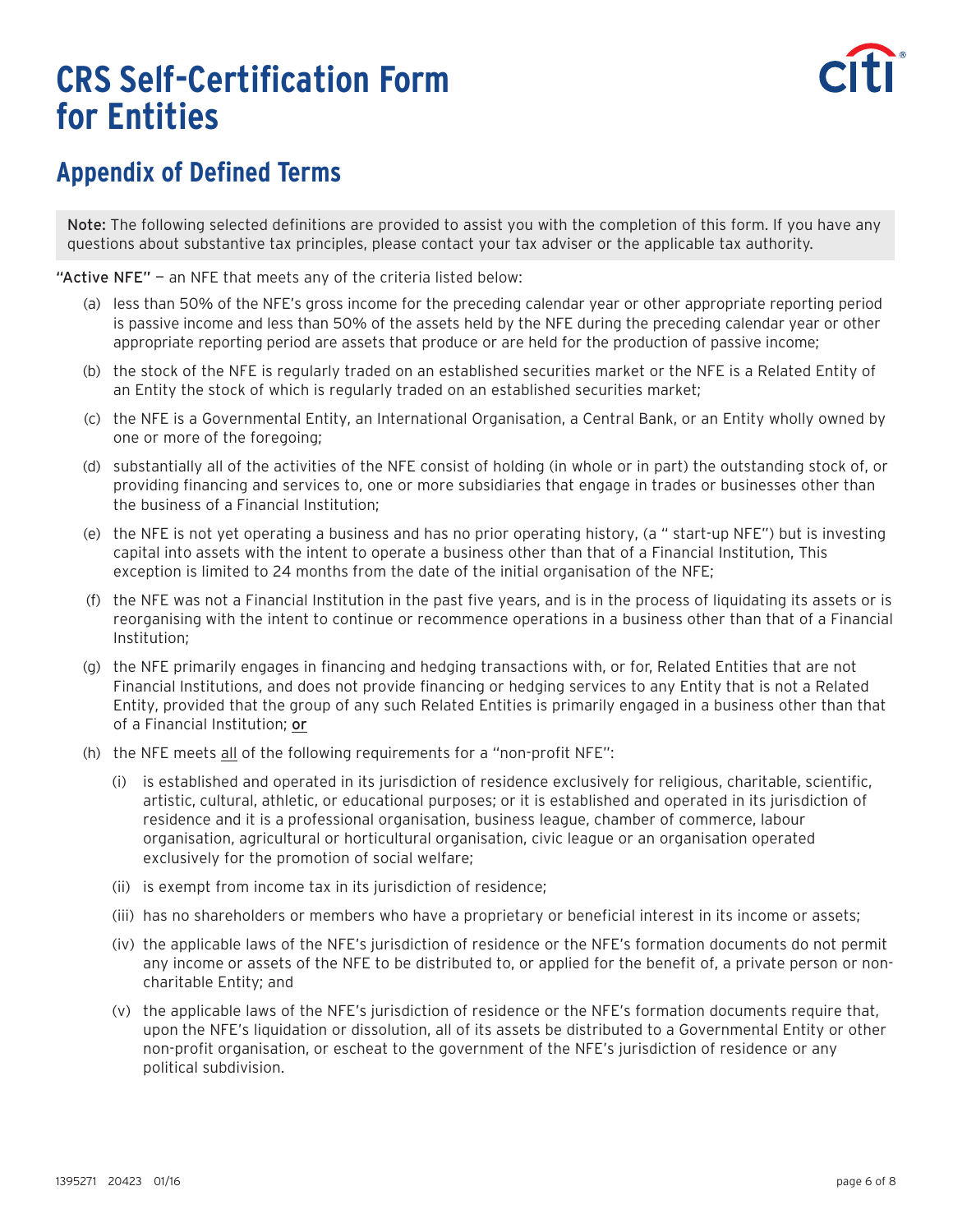

"Control" — is generally exercised by the natural person(s) who ultimately has a controlling ownership interest (typically on the basis of a certain percentage (e.g., 25%)) in the Entity. Where no natural person(s) exercises control through ownership interests, the Controlling Person(s) of the Entity will be the natural person(s) who exercises control of the Entity through other means. Where no natural person(s) is/are identified as exercising control of the Entity (for example where no underlying person has control of greater than 25% of the entity) then under the CRS the Reportable Person is deemed to be the natural person who holds the position of senior managing official.

"Controlling Person(s)" – a natural person who exercises control over an entity. Where that entity is treated as a Passive Non-Financial Entity ("Passive NFE") then a Financial Institution is required to determine whether or not these Controlling Persons are Reportable Jurisdiction Persons. This definition corresponds to the term "beneficial owner" of an entity as described in Recommendation 10 (and the Interpretative Note) of the Financial Action Task Force (FATF) recommendations, as adopted in February 2012. In the case of a trust, the Controlling Person(s) are the settlor(s), the trustee(s), the protector(s) (if any), and the beneficiary(ies) or class(es) of beneficiaries, regardless of whether or not any of them exercises control over the activities of the trust. In addition, any other natural person(s) exercising ultimate effective control over the trust (including through a chain of control or ownership) is a Controlling Person of a trust.

"Entity" — a legal person or a legal arrangement, such as a corporation, organisation, partnership, trust or foundation. This term covers any person other than an individual (i.e., a natural person).

"Financial Account" — an account maintained by a Financial Institution and includes: Depository Accounts, Custodial Accounts; Equity and debt interests in certain Investment Entities, Cash Value Insurance Contracts; and Annuity Contracts.

"Financial Institution" — a Custodial Institution, a Depository Institution, an Investment Entity, or a Specified Insurance Company.

#### "Investment Entity" — includes two types of Entities:

- (i) an Entity that primarily conducts as a business one or more of the following activities or operations for or on behalf of a customer:
	- Trading in money market instruments (cheques, bills, certificates of deposit, derivatives, etc.); foreign exchange; exchange, interest rate and index instruments; transferable securities; or commodity futures trading;
	- Individual and collective portfolio management; or
	- Otherwise investing, administering, or managing Financial Assets or money on behalf of other persons.

However, such activities or operations do not include rendering non-binding investment advice to a customer.

(ii) an Entity managed by another Financial Institution is any Entity the gross income of which is primarily attributable to investing, reinvesting, or trading in Financial Assets where the entity is managed by another entity that is a Depository Institution, a Custodial Institution, a specified Insurance Company of an Investment Entity described in (i) above.

"Participating Jurisdiction" — A jurisdiction (i) with which an agreement is in place pursuant to which it will provide the information set out in the CRS and required for the automatic exchange of financial account information, and (ii) which is identified in a published list.

"Passive NFE" — under the CRS any: (i) NFE that is not an Active NFE; and (ii) Investment Entity located in a Non-Participating Jurisdiction and managed by another Financial Institution.

"Related Entity" — An Entity is related to another Entity if either Entity controls the other Entity or the two Entities are under common control. For this purpose, control includes direct or indirect ownership of more than 50% of the vote and value in an Entity.